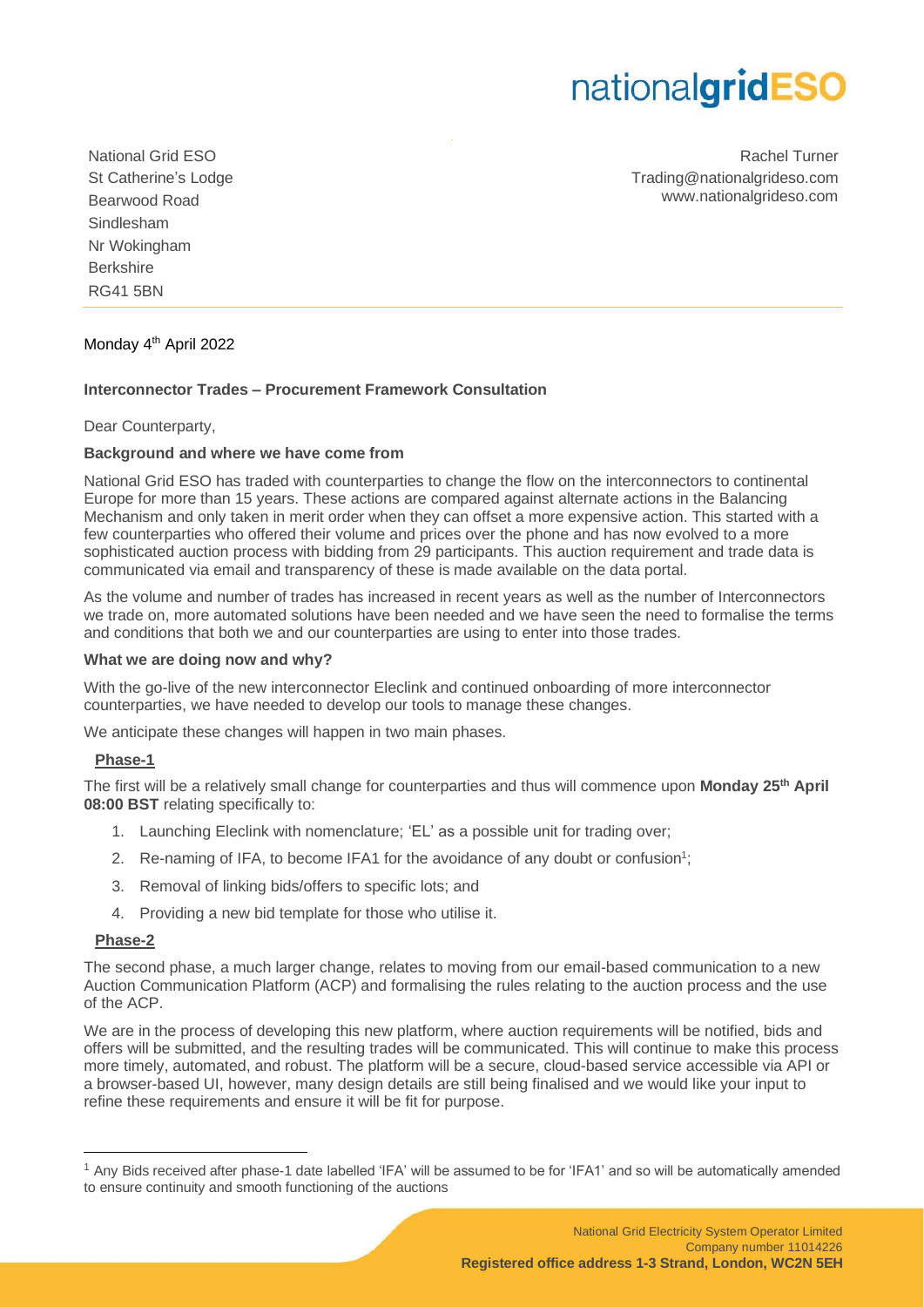# nationalgridESC

In parallel, we will need to clearly define the process and rules that we and our counterparties will abide by to remove ambiguity on both sides and allow for this automation. Therefore, we are opening a consultation on our *draft* Interconnector Trades – Procurement Framework.

This will sit alongside the GTMA agreement and describes the rules that we and counterparties will abide by during the course of these auctions. Whilst the GTMA describes the contract terms of the trade, the Interconnector Trades - Procurement Framework will cover the auction process that arranges the trades. Therefore, it is not a replacement for the GTMA, rather an addition to sit alongside it. The GTMA will take legal precedent over this framework where there is any disparity between these two documents.

#### **What would we like from you and by when?**

Firstly, to be aware of, and be ready for, the phase-1 changes that will commence on **Monday 25th April 08:00 BST** in readiness for trading on Eleclink.

Secondly, we invite your feedback on phase-2 in this consultation by **Tuesday 3 rd May at 17:00 BST.**

We will be hosting a webinar on Friday 8<sup>th</sup> April at 12:00-14:00 BST which you are invited to.

We will go through the high-level ACP design and signal some key details, proposed changes to the process as laid out in the new draft Interconnector Trades – Procurement Framework, and of course answer any questions about these changes or the consultation itself.

The responses to the consultation questions and other questions can be submitted via this **[form](https://forms.office.com/r/qSAgUMfFbz)**.

The counterparty responses to the consultation will be anonymised and shared with all counterparties alongside our ESO response and the final Interconnector Trades – Procurement Framework.

The questions below are the areas on which we are particularly seeking feedback, although we welcome general feedback as well.

#### **1. Auction Communication Platform feedback**

These new terms and conditions are predicated on the new auction platform being released and used as the primary method to receive bids into the auction and share results. We will need participants to support with the development and testing of this capability from the participants perspective.

#### **Would you be willing to be a lead user to help design and test the capability on the new Auction Communication Platform?**

#### **2. Removal of specific Lots for Bids/Offers**

Currently each bid is tied to a specific Lot number. Due to changes in our auction process, there is no longer a need to provide a Lot number and instead Bids/Offers will be matched against all Lots possible. In the event that there is more than one Lot that the bid could be matched with, it will be considered against the first Lot and then if unsuccessful it will be considered against the further Lots. Any Bid/Offer partially accepted for one Lot leaves some remaining volume, this remaining volume will be considered against any other qualifying Lot.

**We feel this change is in the best interest of you as a participant and the GB consumer. Does this change bring any negatives in your view?**

#### **3. Auction Timings**

#### *a. Bidding Window*

As proposed in section 6.4 of the Interconnector Trades – Procurement Framework *"The minimum duration of any Bidding Window is 20 minutes, during which Participants can submit (and cancel) Bids/Offers. This window will be longer for significantly complex and/or large Lots".*

**Do you agree with the proposed** *minimum* **duration of 20 minutes, or would agreeing a basic formula to calculate the duration of the bidding window be helpful?**

#### *b. Auction Processing*

As proposed in section 6.5 of the Interconnector Trades – Procurement Framework *"The results of the auction will normally be communicated to all participants within a maximum of 30 minutes from the bid deadline. We will use reasonable endeavours to communicate these results as quickly as possible".*